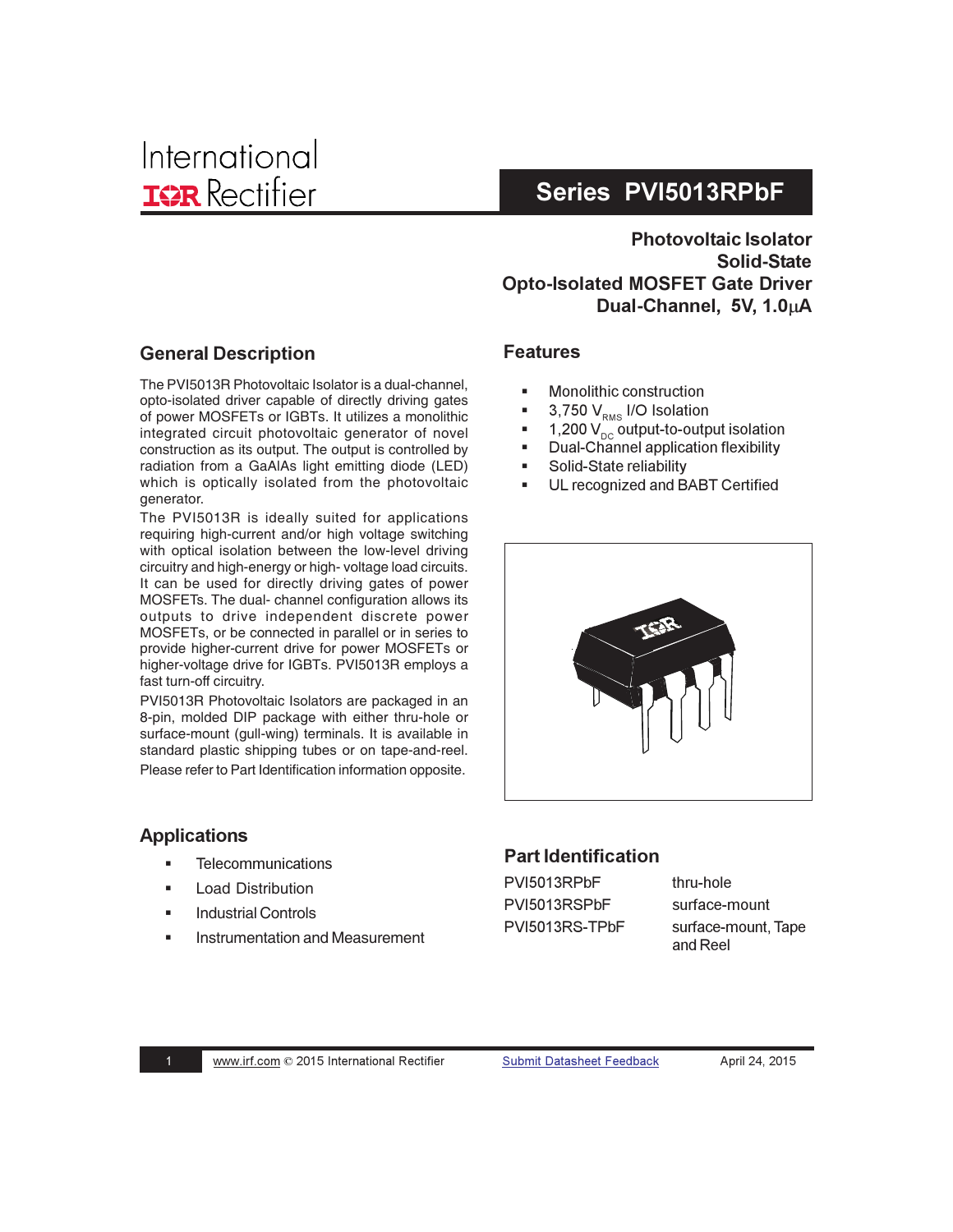

### Electrical Specifications (-40°C  $\leq T_A \leq$  +85°C unless otherwise specified)

| <b>INPUT CHARACTERISTICS</b>                                          | Limits    | Units |
|-----------------------------------------------------------------------|-----------|-------|
| Minimum Input Current (see figure 1)                                  | 5.0       | mA    |
| Input Current Range (see figure 1)                                    | 3.0 to 25 | mA    |
| Maximum Continuous Input Current @ TA=+25°C                           | 40        | mA    |
| LED Forward Voltage Drop $@$ 5mA, $T_A = +25^\circ C$ (see figure 3)  | 14        |       |
| Maximum Reverse Voltage                                               | 6.0       |       |
| Maximum Reverse Current $@$ -6V <sub>DC</sub> , T <sub>A</sub> =+25°C | 10        | uА    |
|                                                                       |           |       |

| <b>OUTPUT CHARACTERISTICS</b> | Limits | <b>Jnits</b> |
|-------------------------------|--------|--------------|
| Minimum Forward Voltage       | 8.C    | VDC          |
| Maximum Reverse Current       | 10     | $\mu A_{DC}$ |

| <b>COUPLED CHARACTERISTICS</b>                                                        | Limits | Units |
|---------------------------------------------------------------------------------------|--------|-------|
| Minimum Output Voltage $@$ ILED = 5mA, RL = 10M $\Omega$                              | 3      |       |
| @ T <sub>A</sub> =0°C to +70°C (see figures 1 and 2)                                  |        |       |
| Maximum Output Voltage @ $I_{LED} = 5mA$ , R <sub>L</sub> = 10M $\Omega$              | 8      |       |
| @ TA=0°C to +70°C (see figures 1 and 2)                                               |        |       |
| Maximum Voltage Differential Between Outputs                                          | 1.0    |       |
| $Q_1 _{F} = 5$ mA, R <sub>1</sub> = 10MΩ                                              |        |       |
| <b>Typical Output Short-Circuit Current</b>                                           | 10     | uА    |
| $\omega$ I <sub>LED</sub> = 5mA, $\omega$ T <sub>A</sub> =+25°C (see figures 1 and 2) |        |       |
| Maximum Turn-On Time @ ILED = 5mA, CLOAD = 200pF (see figure 4)                       | 5      | ms    |
| Max. Turn-Off Time $@$ , $I_{LED} = 5mA$ , $C_{LOAD} = 200pF$ (see figure 4)          | 0.25   | ms    |
| Off-State Clamping Resistance:<br>minimum                                             | 100    | Ω     |
| maximum                                                                               | 3300   | Ω     |

| <b>GENERAL CHARACTERISTICS</b>                         |           | Limits          | <b>Units</b>            |
|--------------------------------------------------------|-----------|-----------------|-------------------------|
| Minimum Dielectric Strength, Input-Output              |           | 3750            | <b>V</b> <sub>RMS</sub> |
| Minimum Dielectric Strength, Output-to-Output          |           | 1200            | $V_{DC}$                |
| Minimum Insulation Resistance, Input-to-Output         |           | $10^{12}$       | Ω                       |
| @TA=+25°C, 50%RH, 100V <sub>DC</sub>                   |           |                 |                         |
| Maximum Capacitance, Input-Output                      |           | 5.0             | рF                      |
| Maximum Pin Soldering Temperature (10 seconds maximum) |           | $+260$          | °C                      |
| Ambient Temperature Range:                             | Operating | $-40$ to $+85$  | °C                      |
|                                                        | Storage   | $-40$ to $+125$ | °C                      |

International Rectifier does not recommend the use of this<br>product in aerospace, avionics, military or life support applications. Users of this International Rectifier product in such applications assume all risks of such use and indemnify International Rectifier against all damages resulting from such use.



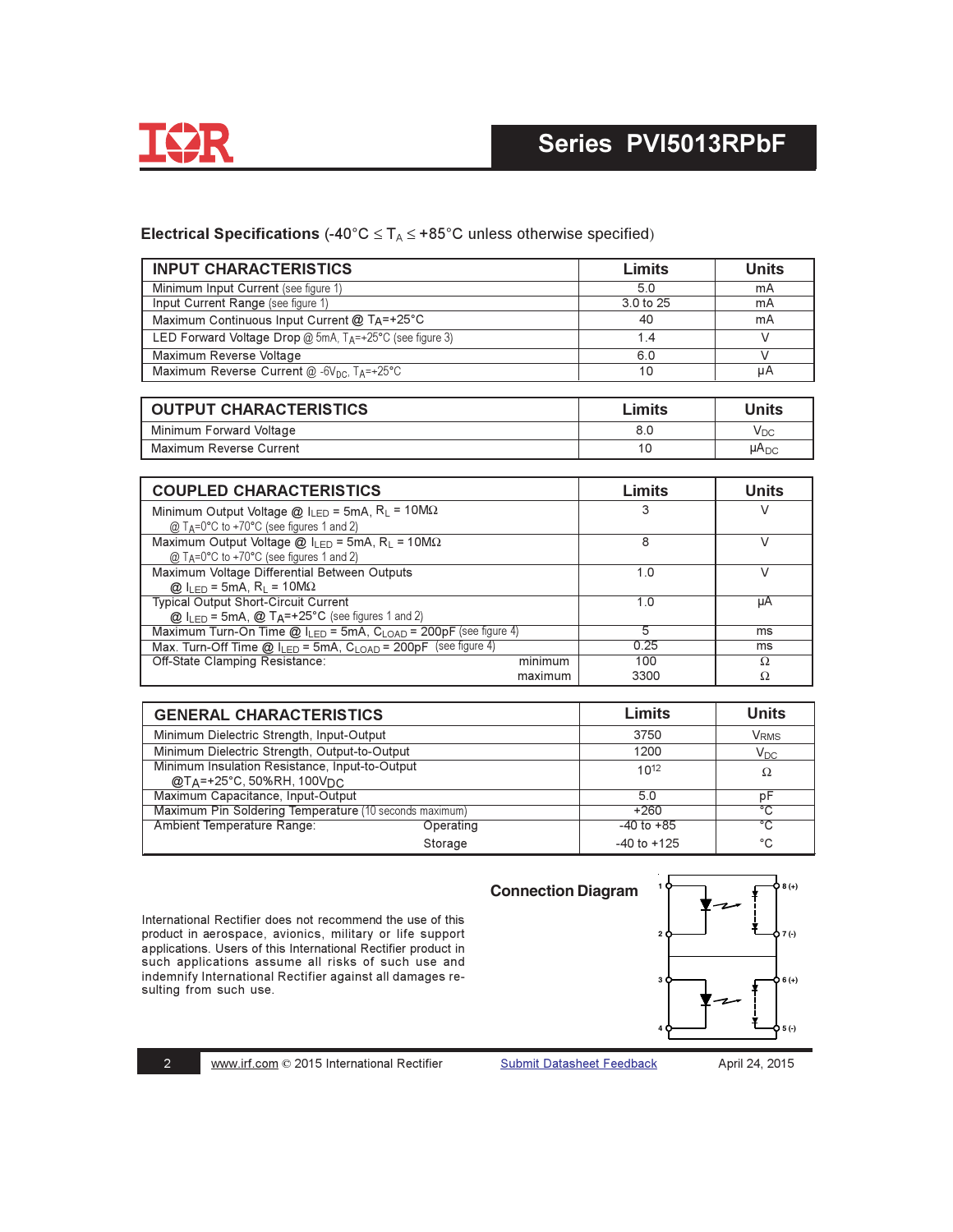



& -

Submit Datasheet Feedback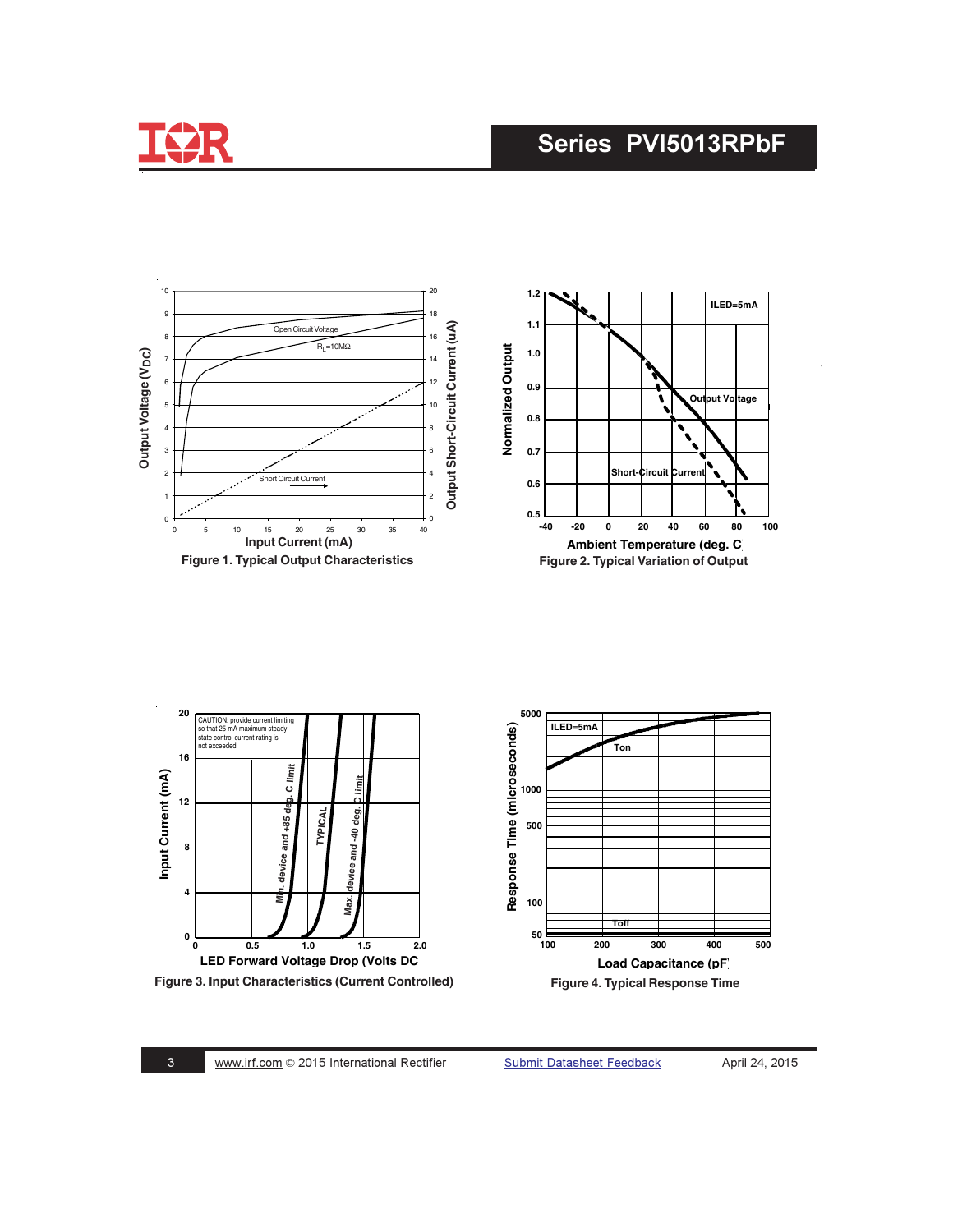

### **Case Outlines**



#### Note: For the most current drawing please refer to IR website at: http://www.irf.com/package/

**Submit Datasheet Feedback**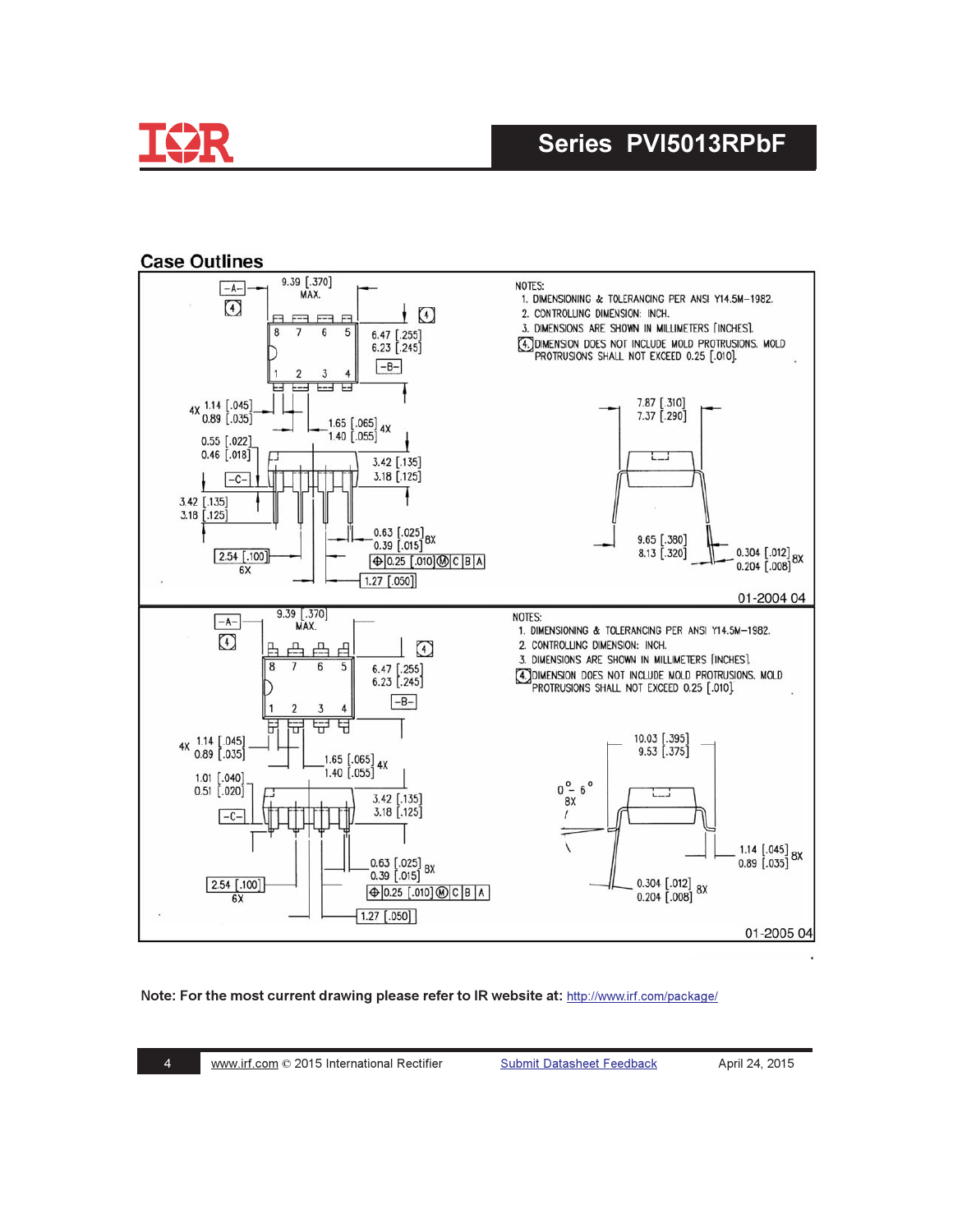

#### **Qualification information**†

|                            | Indusrid                                     |                                                          |  |
|----------------------------|----------------------------------------------|----------------------------------------------------------|--|
| Qualification level        | (per JEDEC JESD471 <sup>tt</sup> guidelines) |                                                          |  |
| Moisture Sensitivity Level | PVI5013RPbF                                  | N/A                                                      |  |
|                            | PVI5013RSPbF                                 | MSL4                                                     |  |
|                            | PVI5013RS-TPbF                               | (per JEDEC J-STD-020E & JEDEC J-STD-033C <sup>tt</sup> ) |  |
| RoHS compliant             | Yes                                          |                                                          |  |

- † Qualification standards can be found at International Rectifier's web site http://www.irf.com/product-info/reliability
- † Applicable version of JEDEC standard at the time of product release.

#### **Revision History**

| Date      | Comment                                            |
|-----------|----------------------------------------------------|
| 4/24/2015 | • Added Qualification Information table on page 5. |
|           | • Updated data sheet based on corporate template.  |



**IR WORLD HEADQUARTERS:** 101 N. Sepulveda Blvd., El Segundo, California 90245, USA To contact International Rectifier, please visit <http://www.irf.com/whoto-call/>